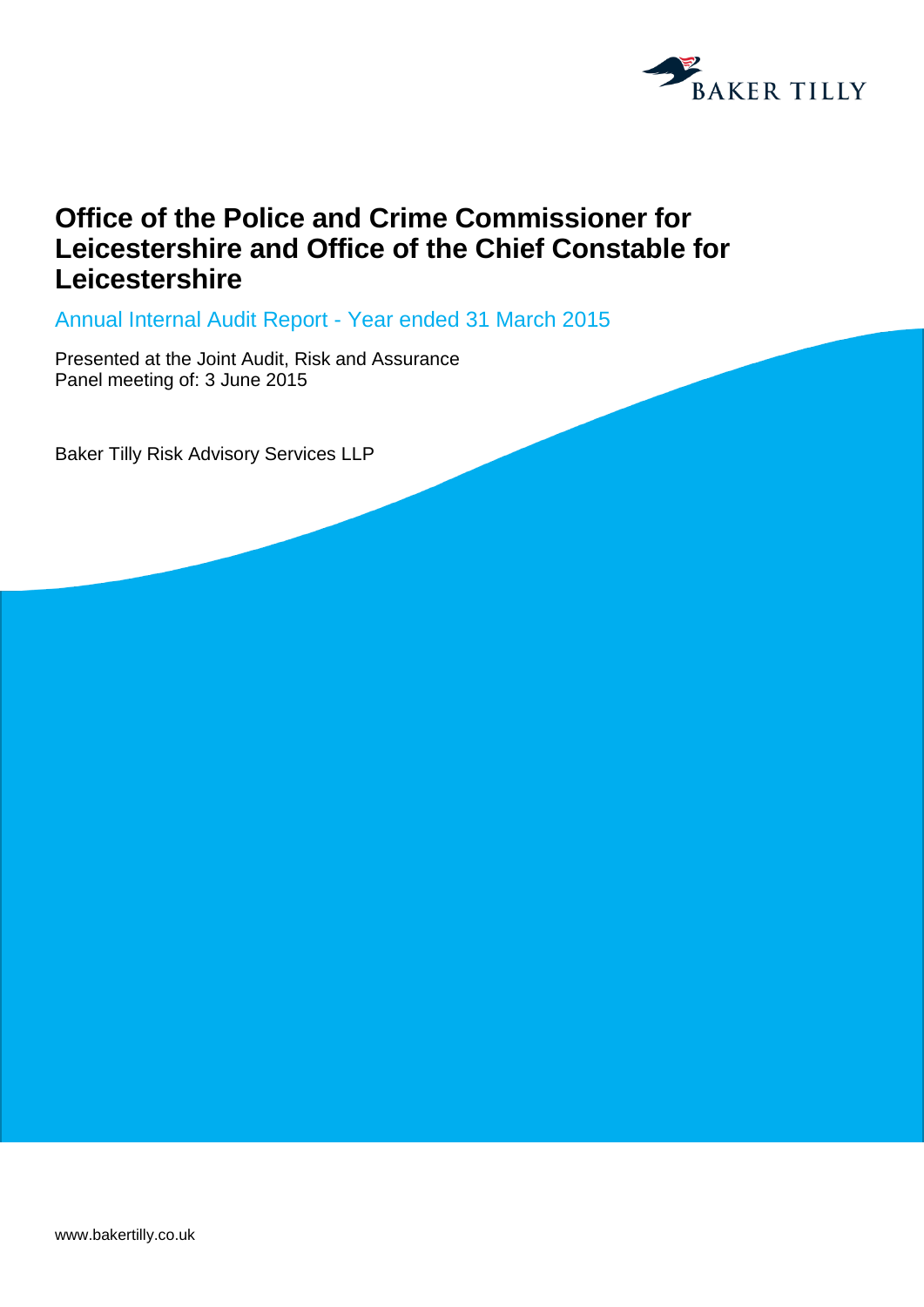# **Contents**

As a practising member firm of the Institute of Chartered Accountants in England and Wales (ICAEW), we are subject to its ethical and other professional requirements which are detailed at dards-and-quida

party and shall not be liable for any loss, damage or expense of whatsoever nature which is caused by any person's reliance on representations in this report.<br>This report is released to you on the basis that it shall not b consent.

We have no responsibility to update this report for events and circumstances occurring after the date of this report.<br>Baker Tilly Risk Advisory Services LLP is a limited liability partnership registered in England and Wal

The matters raised in this report are only those which came to our attention during the course of our review and are not necessarily a comprehensive statement of all the weaknesses that exist or all<br>improvements that might as a substitute for management's responsibilities for the application of sound commercial practices. We emphasise that the responsibility for a sound system of internal controls rests with<br>management and our work should no

This report is supplied on the understanding that it is solely for the use of the persons to whom it is addressed and for the purposes set out herein. Our work has been undertaken solely to prepare<br>this report and state th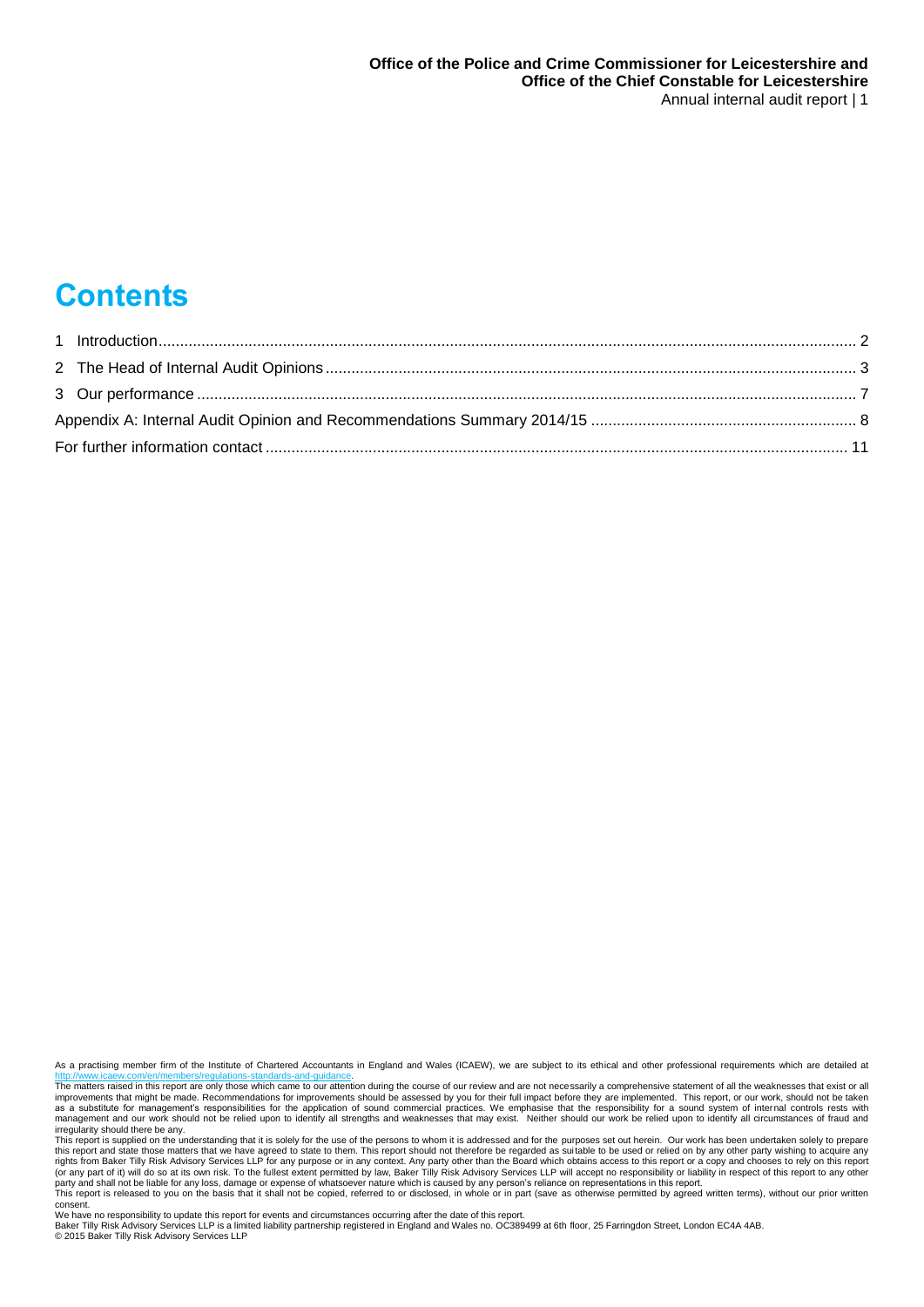## <span id="page-2-0"></span>**1 Introduction**

As the provider of the internal audit service to Office of the Police and Crime Commissioner for Leicestershire and Office of Chief Constable for Leicestershire we are required to provide the Section 151 Officers and the Joint Audit, Risk and Assurance Panel, opinions on the adequacy and effectiveness of the organisations' governance, risk management and control arrangements.

In line with the Financial Management Code of Practice published by the Home Office, both the Office of the Police and Crime Commissioner (OPCC) and the Office of the Chief Constable (OCC) must have an internal audit service, and there must be an Audit Committee in place (which can be a joint committee). This annual report is therefore addressed to both the PCC and the Chief Constable, and summarises the work undertaken during 2014/15.

As your internal audit provider, the assurance and advisory reviews that Baker Tilly Risk Advisory Services LLP (Baker Tilly) provides during the year are part of the framework of assurances that assist the PCC and Chief Constable prepare informed annual governance statements.

In giving our opinion it should be noted that assurance can never be absolute. The opinion does not imply that Internal Audit has reviewed all risks and assurances relating to the organisation. The most that the internal audit service can provide is a reasonable assurance that there are no major weaknesses in risk management, governance and control processes.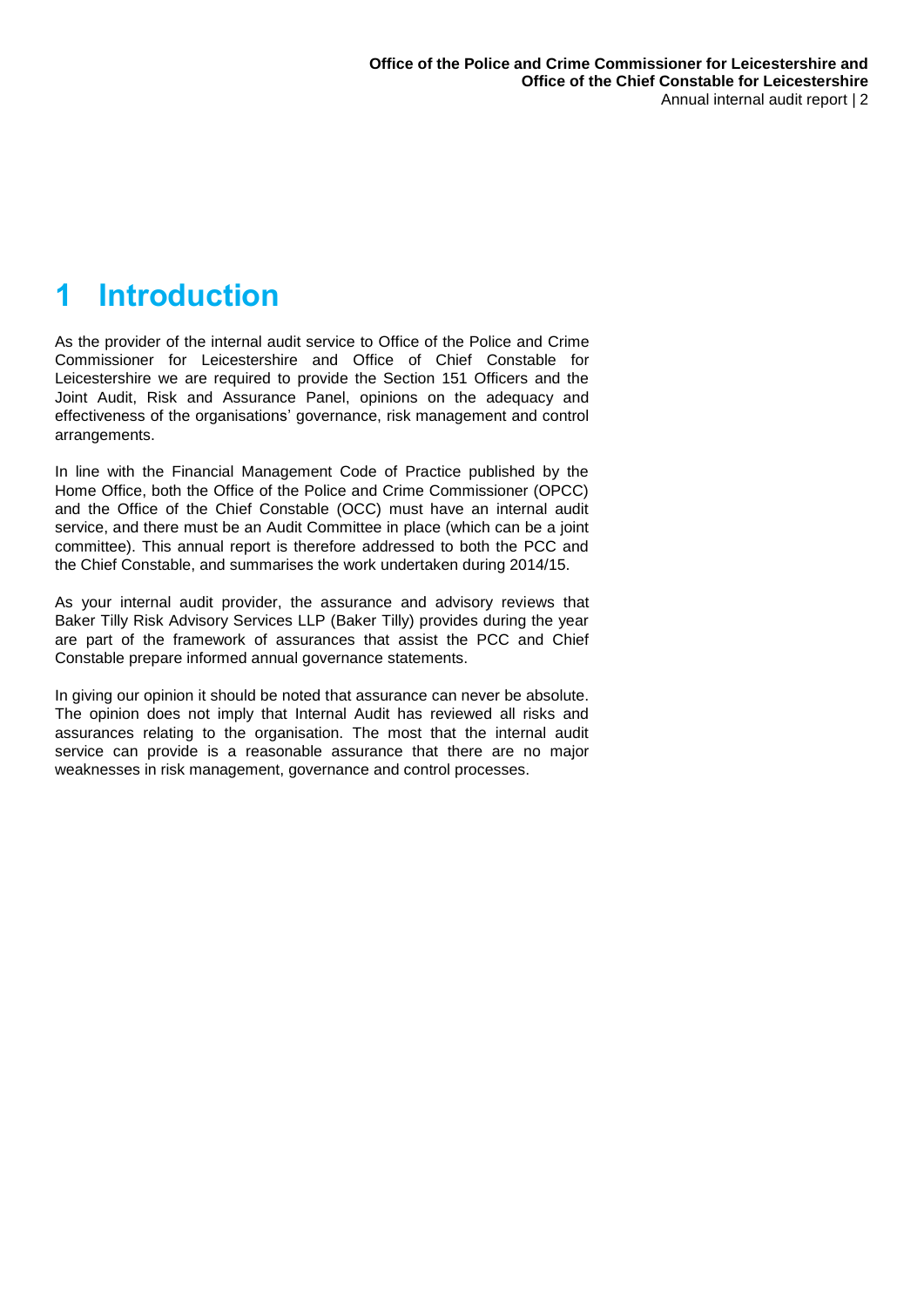# <span id="page-3-0"></span>**2 The Head of Internal Audit Opinions**

#### **Police and Crime Commissioner for Leicestershire**

For the 12 months ended 31 March 2015, based on the work we have undertaken, our opinion below details the adequacy and effectiveness of your organisation's assurance framework, risk management, internal control and governance arrangements.

In our opinion, based upon the work we have undertaken, for the 12 months ended 31 March 2015 Police and Crime Commissioner for Leicestershire had adequate and effective risk management, control and governance processes to manage the achievement of the organisation's objectives

### **Chief Constable for Leicestershire**

For the 12 months ended 31 March 2015, based on the work we have undertaken, our opinion below details the adequacy and effectiveness of your organisation's assurance framework, risk management, internal control and governance.

In our opinion, based upon the work we have undertaken, for the 12 months ended 31 March 2015 Chief Constable for Leicestershire had adequate and effective risk management, control and governance processes to manage the achievement of the organisation's objectives.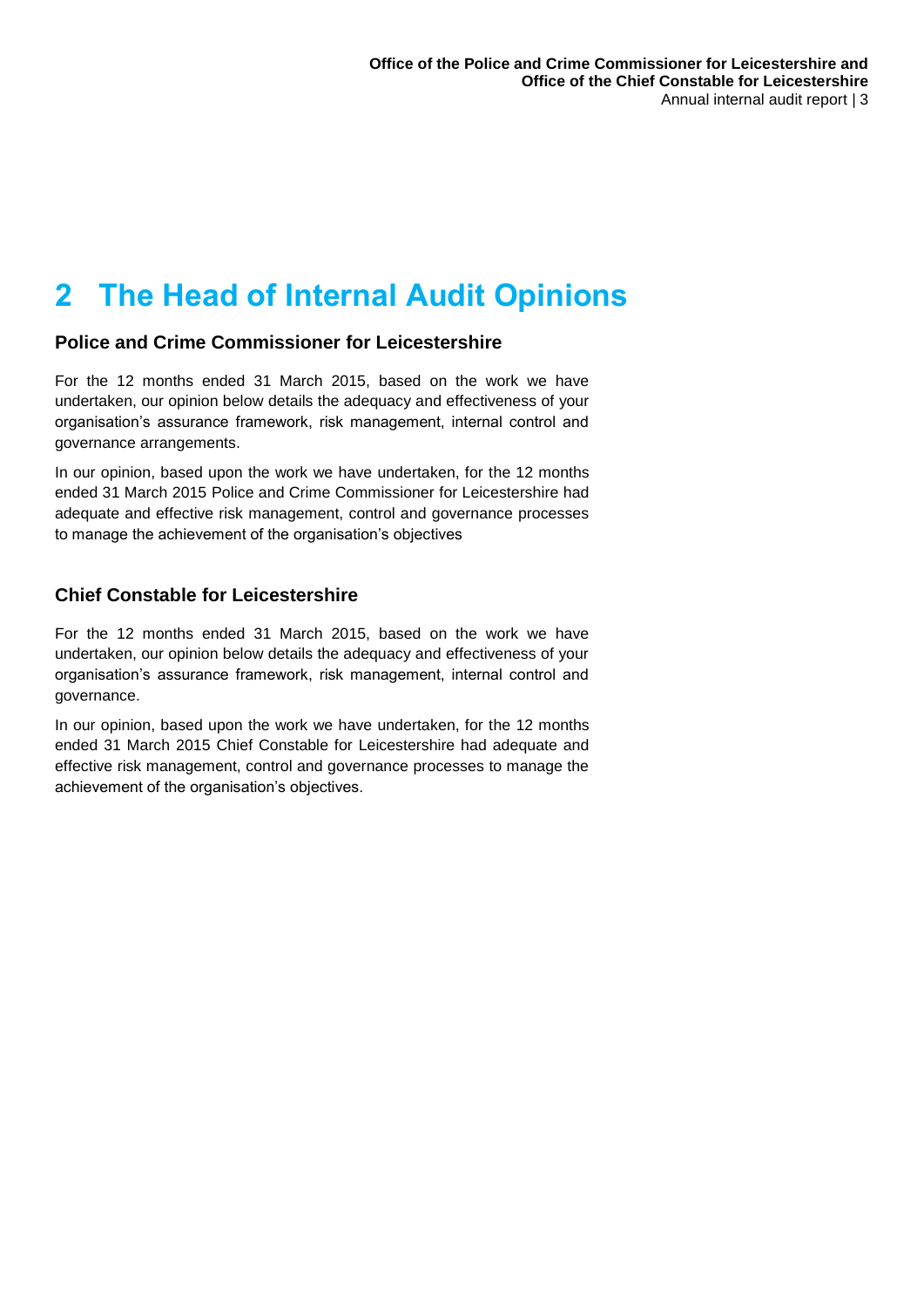### **2.1 The basis of our opinion**

The commentary below provides the context for our opinion and together with the opinion should be read in its entirety.

#### **Governance**

An audit of Governance for both the Office of the Police and Crime Commissioner and Office of the Chief Constable was undertaken during the year which resulted in a Substantial (Green) assurance opinion for both entities. We found that the governance framework was established with regular meetings being held and actions agreed and carried forward. Regular meetings were chaired by the PCC and used to set the strategic direction for Leicestershire Police and for monitoring progress against the Plan. Meetings were also held in public with the aim of providing greater transparency.

We concluded that the governance arrangements in place for both the OPCC and the OCC were adequate and effective.

#### Risk Management

We undertook a review during the year of the Risk Management arrangements in place for the OCC and OPCC which resulted in a Reasonable (Amber/Green) assurance opinion for each entity.

We found Risk Management Policies and Risk Registers were in place, however, further work was required on the identification and use of assurances in the risk management processes.

We concluded that the risk management arrangements in place for both the Office of the Police and Crime Commissioner and the Officer of the Chief Constable were adequate and effective.

#### Internal Control

Nine other assurance audit reports were issued across the OPCC and Force in 2014/15, all except one of these was a Substantial (Green) assurance opinion. The one exception related to Seized and Found Property where we provided a 'cannot take assurance' (Red opinion) on the controls in place. The main issues in this review related to the accuracy of the system and significant number of items 'booked out to office' which required investigation, the use of the PayPal account and use of auction houses. Further to this we completed two advisory reviews which included a walkthrough of the key financial systems to ensure no significant changes in the control framework and a walkthrough of the new finance system where changes were proposed to ensure there was an adequate proposed control framework.





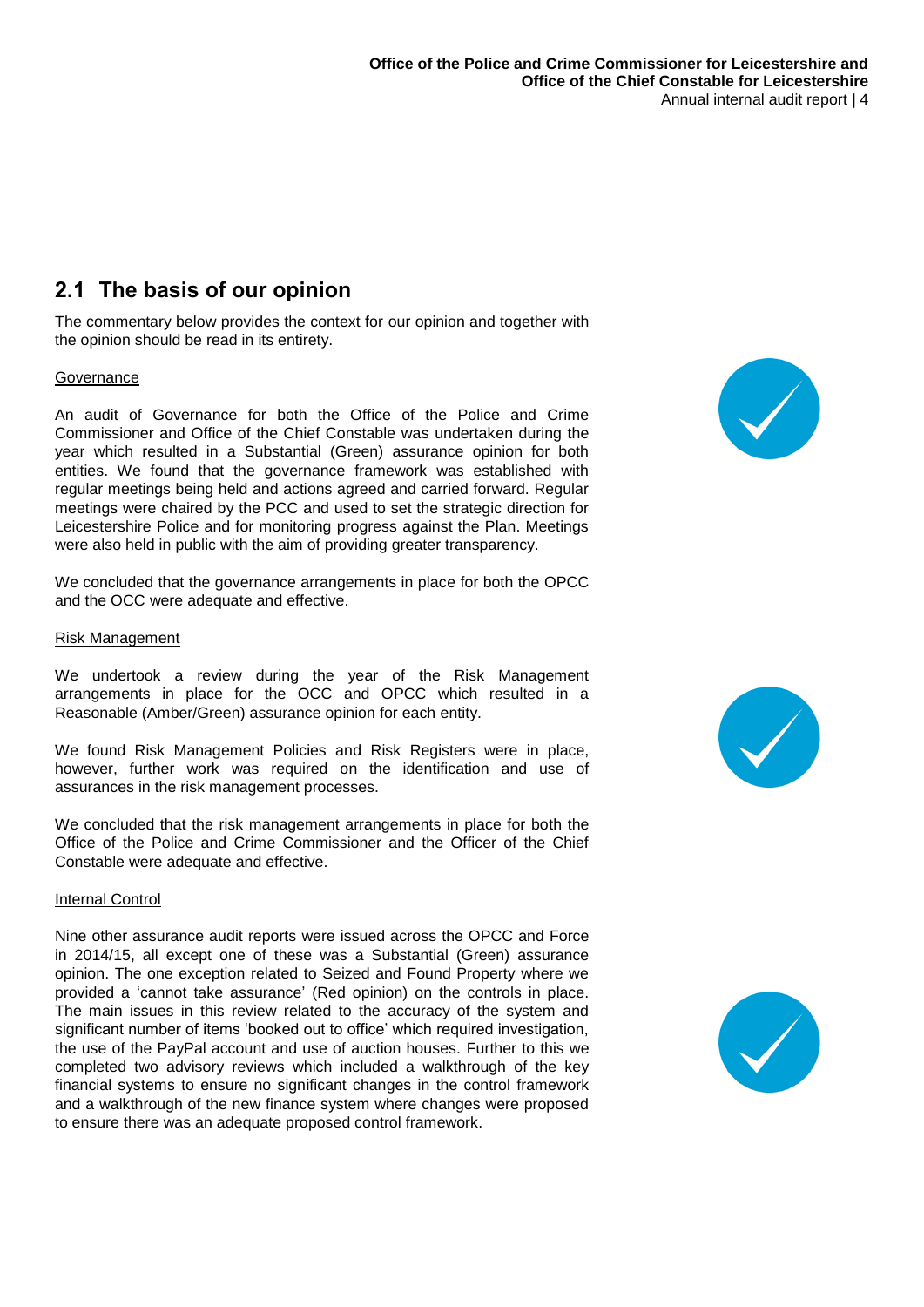In addition, we undertook two reviews within the East Midlands Collaboration: East Midlands Operational Support Service (EMOpSS) was provided with an Reasonable (Amber Green) assurance opinion and Collaboration: Innovation Fund was provided with a 'cannot take assurance' (Red) opinion as we found there was not a consistent, transparent and overarching governance framework in place to provide oversight and effective management of the Innovation Funds.

We concluded that the control arrangements in place for both the Office of the Police and Crime Commissioner and the Officer of the Chief Constable were adequate and effective, although some weaknesses and areas for improvement were identified.

A summary of internal audit work undertaken, and the resulting opinions, is provided at appendix A.

### **2.2 Acceptance of 2014/15 Internal Audit recommendations**

All of the recommendations made during the year were accepted by management.

### **2.2.1 Implementation of actions due by 31 March 2015.**

Our follow up of the recommendations from previous years and current audit assignments, showed that the organisation had made reasonable progress in implementing the agreed actions.

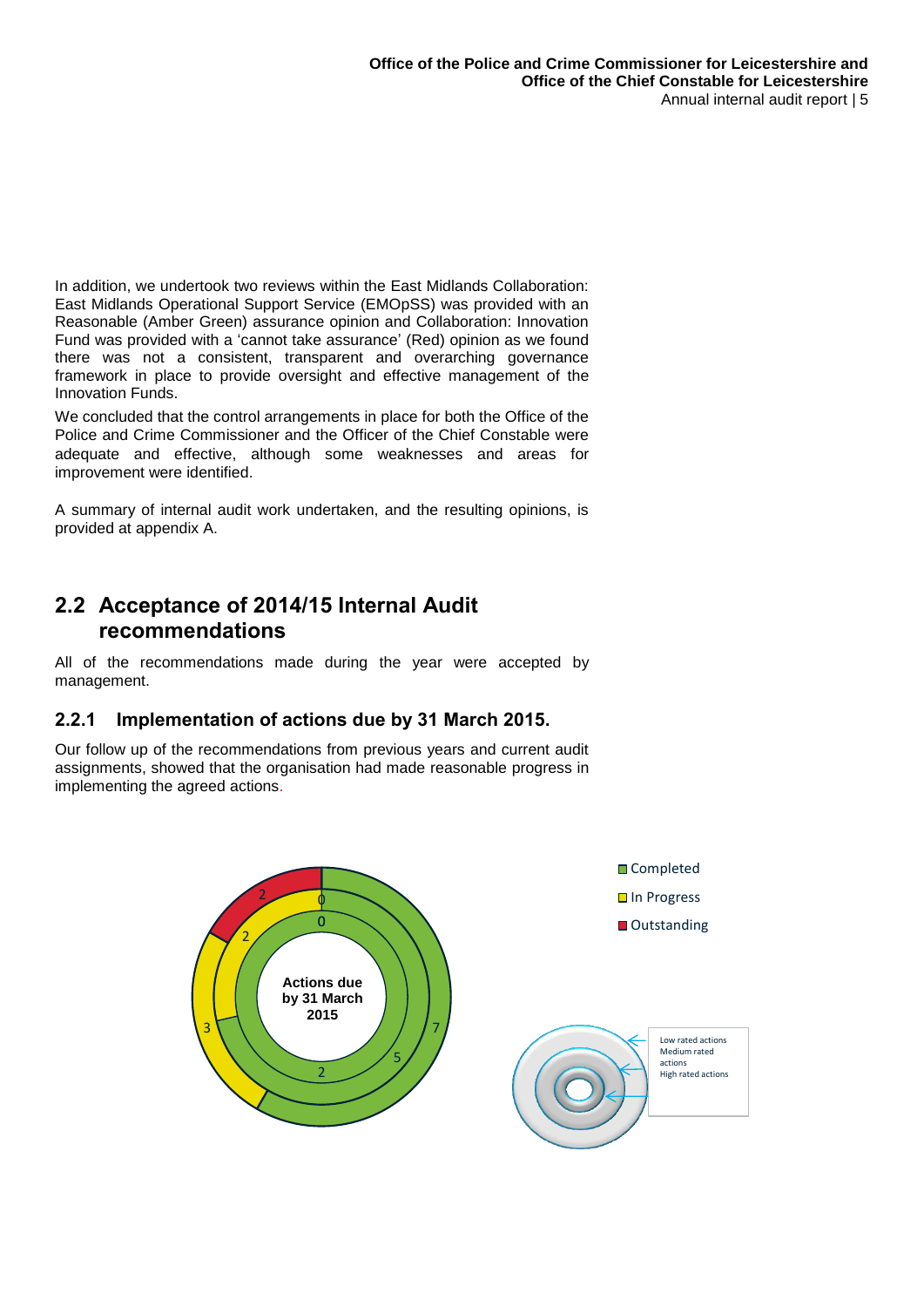## **2.3 Reliance placed upon work of other assurance providers**

In forming our opinion we have placed any direct reliance on other assurance providers.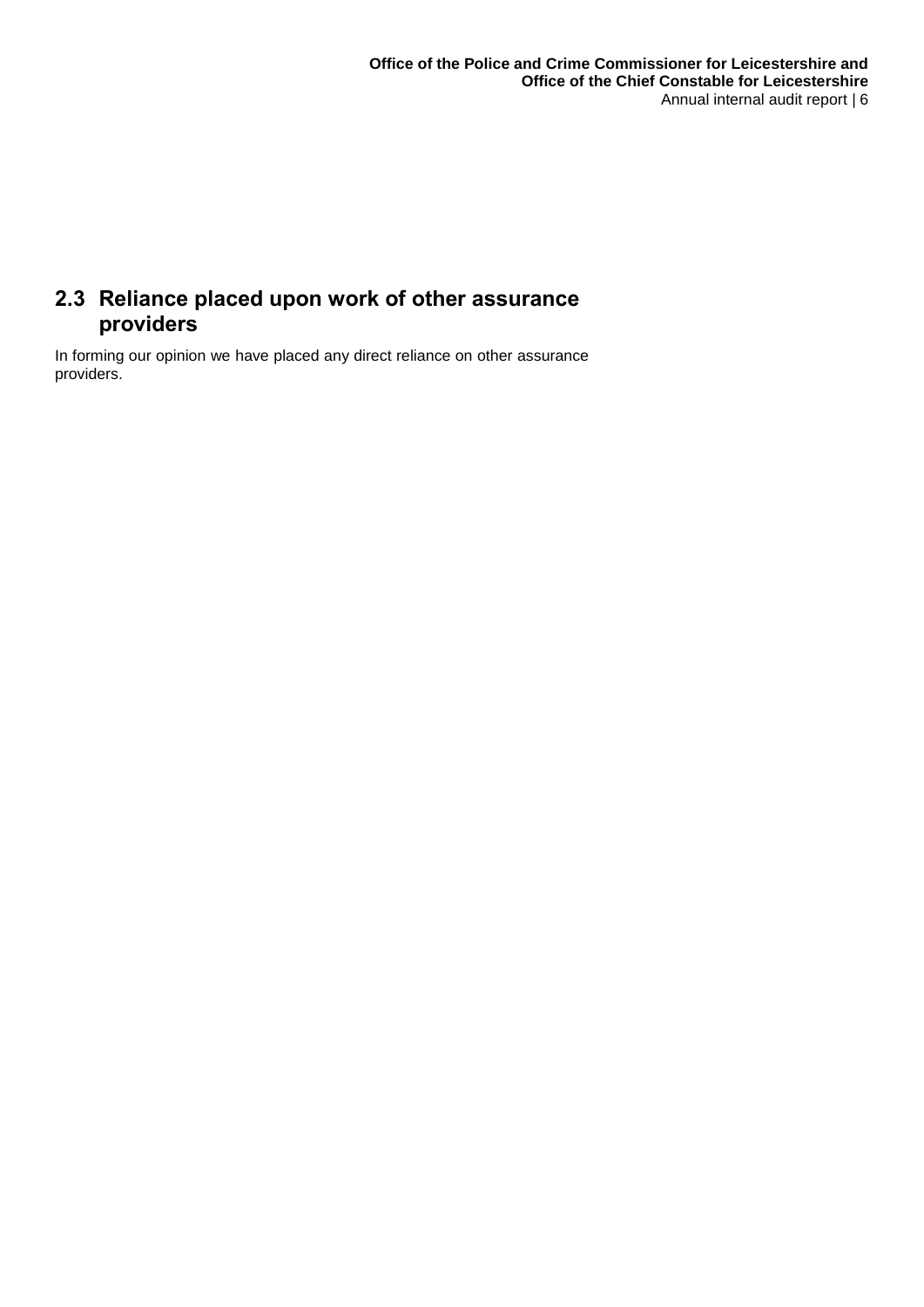## <span id="page-7-0"></span>**3 Our performance**

### **3.1 Wider value-adding delivery**

As part of our client service commitment, during 2014/15 we:

- Issued client updates and general briefings during the year.
- Provided a Risk Register Analysis paper benchmarking risks across the Police Sector.
- Facilitated round table events for the OPCC and Force CFOs for the East Midlands Police, and also the Chairs of the Joint Audit Committees.
- Provided benchmarking within our reports on the number and category of recommendations and assurance opinions across organisations similar to yourselves.
- Undertaken both advisory and assurance reviews across both Corporations Sole. This included sharing best practice across the sector through our work.
- We have made suggestions throughout our audit reports based on our knowledge and experience in the public and private sector to provide areas for consideration.

## **3.2 Conflicts of interest**

During 2014/15 our Baker Tilly Consulting has provided support to the OPCC in relation to Governance and Commissioning. We (Baker Tilly) do not consider this would lead us to declare any conflict of interests as these have been completed under separate engagement letters and Engagement Partners.

### **3.3 Conformance with internal auditing standards**

Baker Tilly affirms that our internal audit services to the OPCC & OCC are designed to conform with the Public Sector Internal Audit Standards (PSIAS).

Under PSIAS, internal audit services are required to have an external quality assessment every five years. Our Risk Advisory service line commissioned an external independent review of our internal audit services in 2011 to provide assurance whether our approach meets the requirements of the International Professional Practices Framework (IPPF) published by the Global Institute of Internal Auditors (IIA) on which PSIAS is based.

The external review concluded that *"the design and implementation of systems for the delivery of internal audit provides substantial assurance that the standards established by the IIA in the IPPF will be delivered in an adequate and effective manner".*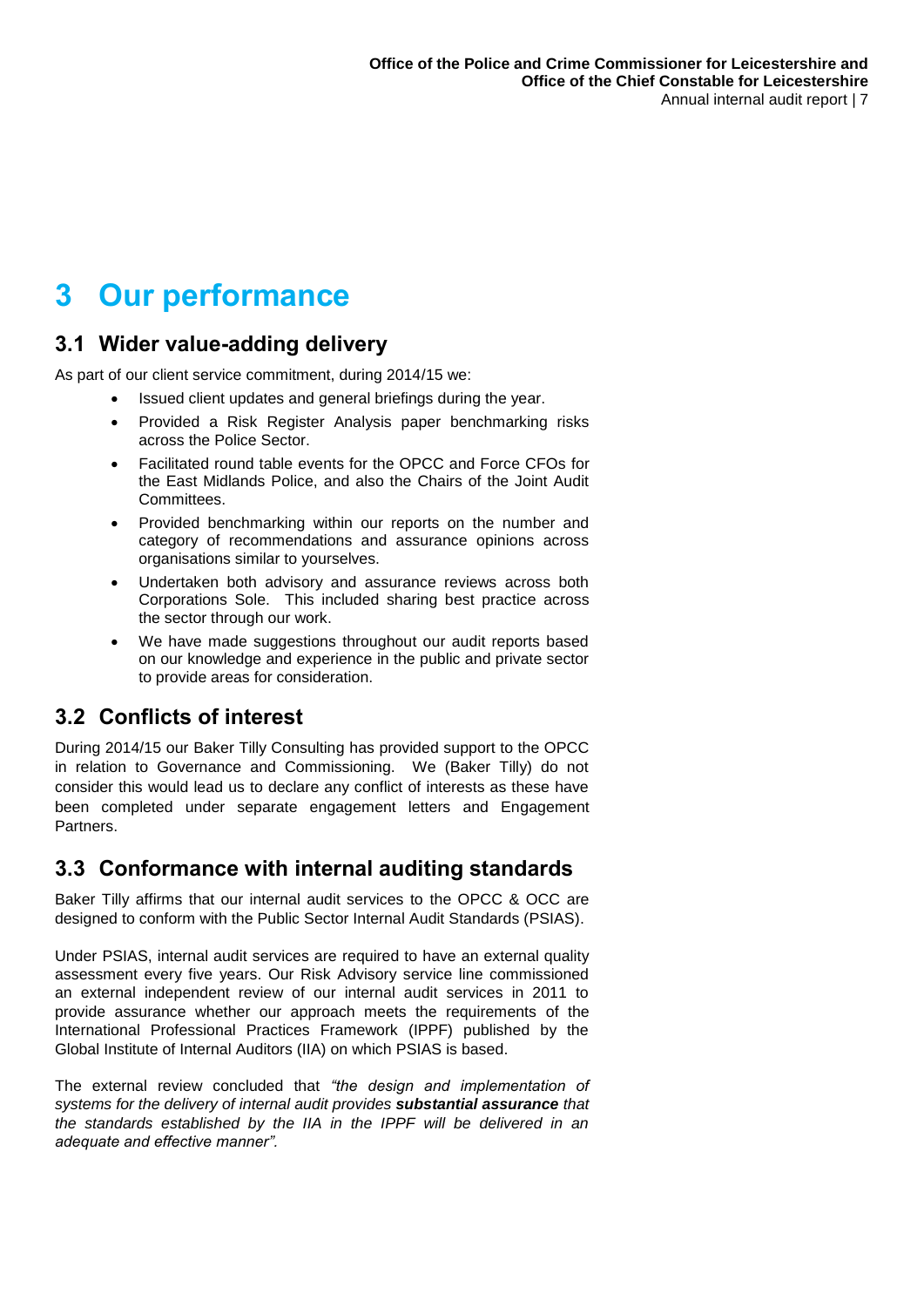## <span id="page-8-0"></span>**Appendix A: Internal Audit Opinion and Recommendations Summary 2014/15**

| <b>Assignment</b>                  | <b>Opinion</b>                                    | H                | <b>Actions agreed</b><br>M | L              |
|------------------------------------|---------------------------------------------------|------------------|----------------------------|----------------|
| Payroll Provider (Mouchel)         | <b>AMBER</b><br><b>AMBER</b>                      | 0                | $\pmb{0}$                  | 0              |
| <b>Estates Management</b>          | <b>AMBER</b><br><b>AMBER</b>                      | $\pmb{0}$        | $\pmb{0}$                  | 3              |
| Seized and Found Property          | <b>AMBER</b><br>AMBER<br>CREEN                    | $\overline{2}$   | $\overline{4}$             | 1              |
| Risk Management                    | OPCC<br>AMBER<br>AMBER<br>Force<br>AMBER<br>AMBER | $\mathbf 0$      | 3                          | $\overline{2}$ |
| <b>Payments and Creditors</b>      | <b>AMBER</b><br><b>AMBER</b>                      | $\boldsymbol{0}$ | $\pmb{0}$                  | $\mathbf 0$    |
| Cash, Bank and Treasury Management | <b>AMBER</b><br><b>AMBER</b>                      | $\pmb{0}$        | $\overline{2}$             | 1              |
| Change Programme                   | AMBER<br><b>AMBER</b>                             | $\mathbf 0$      | $\mathbf 1$                | 1              |

Key Financial Controls Walkthrough – no significant areas identified requiring further audit coverage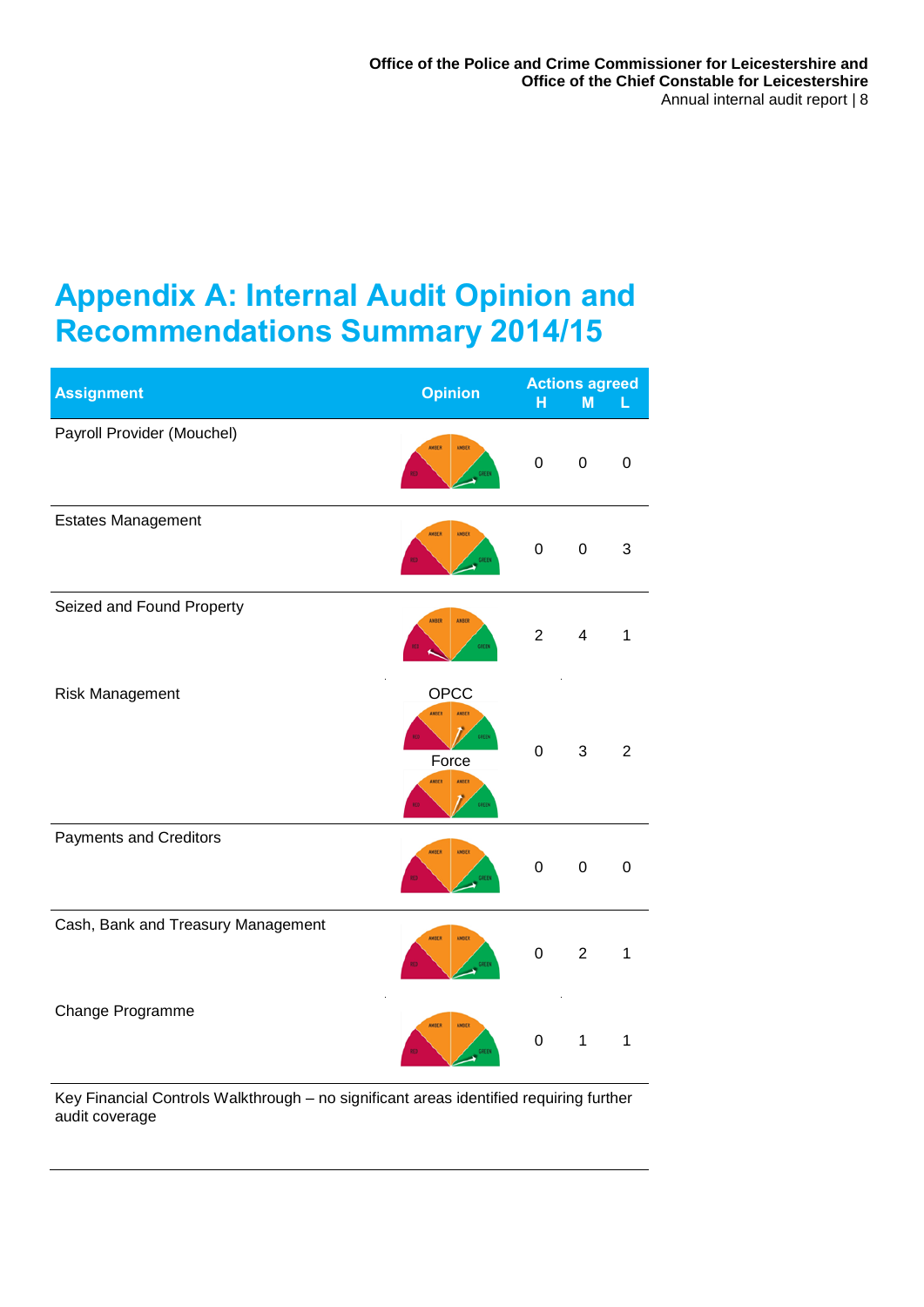| <b>Assignment</b>                                                    | <b>Opinion</b>                                                                           | н           | <b>Actions agreed</b><br>M | L              |  |  |  |
|----------------------------------------------------------------------|------------------------------------------------------------------------------------------|-------------|----------------------------|----------------|--|--|--|
| Capital Expenditure and Asset Management<br>(Draft)                  | <b>AMBER</b><br><b>AMBER</b><br>GREEN                                                    | 0           | $\overline{2}$             | $\overline{2}$ |  |  |  |
| Governance                                                           | OPCC<br><b>AMBER</b><br><b>AMBER</b><br>GREEN<br>Force<br><b>AMBER</b><br>AMBER<br>GREEN | $\mathbf 0$ | 0                          | 0              |  |  |  |
| Follow up (draft)                                                    |                                                                                          |             |                            |                |  |  |  |
|                                                                      | <b>Reasonable Progress</b>                                                               |             |                            |                |  |  |  |
| Commissioning                                                        | <b>AMBER</b><br>AMBER<br>REEN                                                            | $\mathbf 0$ | $\overline{2}$             | 0              |  |  |  |
| Financial Controls - Agresso System Walkthrough                      |                                                                                          |             |                            |                |  |  |  |
| Performance Management                                               | <b>AMBER</b><br><b>AMBER</b>                                                             | 0           | $\boldsymbol{0}$           | 1              |  |  |  |
| <b>East Midlands Collaborative Audits</b>                            |                                                                                          |             |                            |                |  |  |  |
| <b>East Midlands Operational Support Service</b><br>(EMOpSS) (Draft) | AMBER<br>AMBER<br>GREEN                                                                  | $\mathbf 0$ | 3                          | 3              |  |  |  |
| Collaboration: Innovation Fund (Draft)                               | AMBER<br>AMBER<br>GREEN                                                                  | 1           | 4                          | 0              |  |  |  |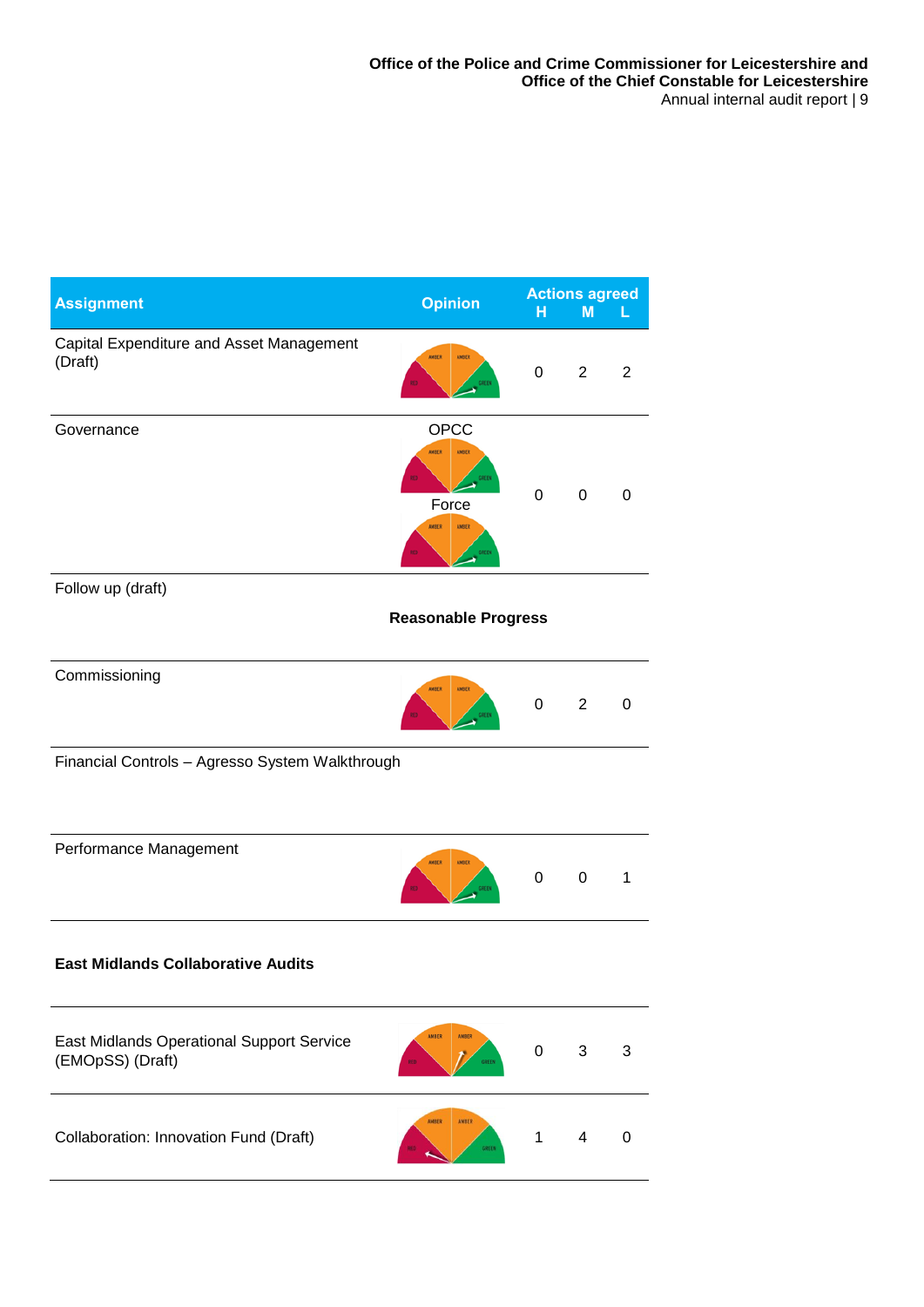

#### **We use the following levels of opinion classification within our internal audit reports**

AMRER

AMRER



Taking account of the issues identified, the organisations cannot take assurance that the controls upon which the organisation relies to manage this risk are suitably designed, consistently applied or effective. Action needs to be taken to ensure this risk is managed.

Taking account of the issues identified, whilst the organisations can take some assurance that the controls upon which the organisation relies to manage this risk are suitably designed, consistently applied and effective, action needs to be taken to ensure this risk is managed.

**AMRED AMRER** 

AMRES

Taking account of the issues identified, the organisations can take reasonable assurance that the controls upon which the organisation relies to manage this risk are suitably designed, consistently applied and effective.

However we have identified issues that, if not addressed, increase the likelihood of the risk materialising.

Taking account of the issues identified, the organisations can take substantial assurance that the controls upon which the organisation relies to manage this risk are suitably designed, consistently applied and effective.

Baker Tilly Corporate Finance LLP, Baker Tilly Restructuring and Recovery LLP, Baker Tilly Risk Advisory Services LLP, Baker Tilly Tax and Advisory Services LLP, Baker Tilly UK Audit LLP, and Baker Tilly Tax and Accounting Limited are not authorised under the Financial Services and Markets Act 2000 but we are able in certain circumstances to offer a limited range of investment Institute of Chartered Accountants in England and Wales. We can provide these investment services because we are members of the services if they are an incidental part of the professional services we have been engaged to provide. Baker Tilly & Co Limited is authorised and regulated by the Financial Conduct Authority to conduct a range of investment business activities. Baker Tilly Creditor Services LLP is authorised and regulated by the Financial Conduct Authority for credit-related regulated activities. © 2015 Baker Tilly UK Group LLP, all rights reserved.